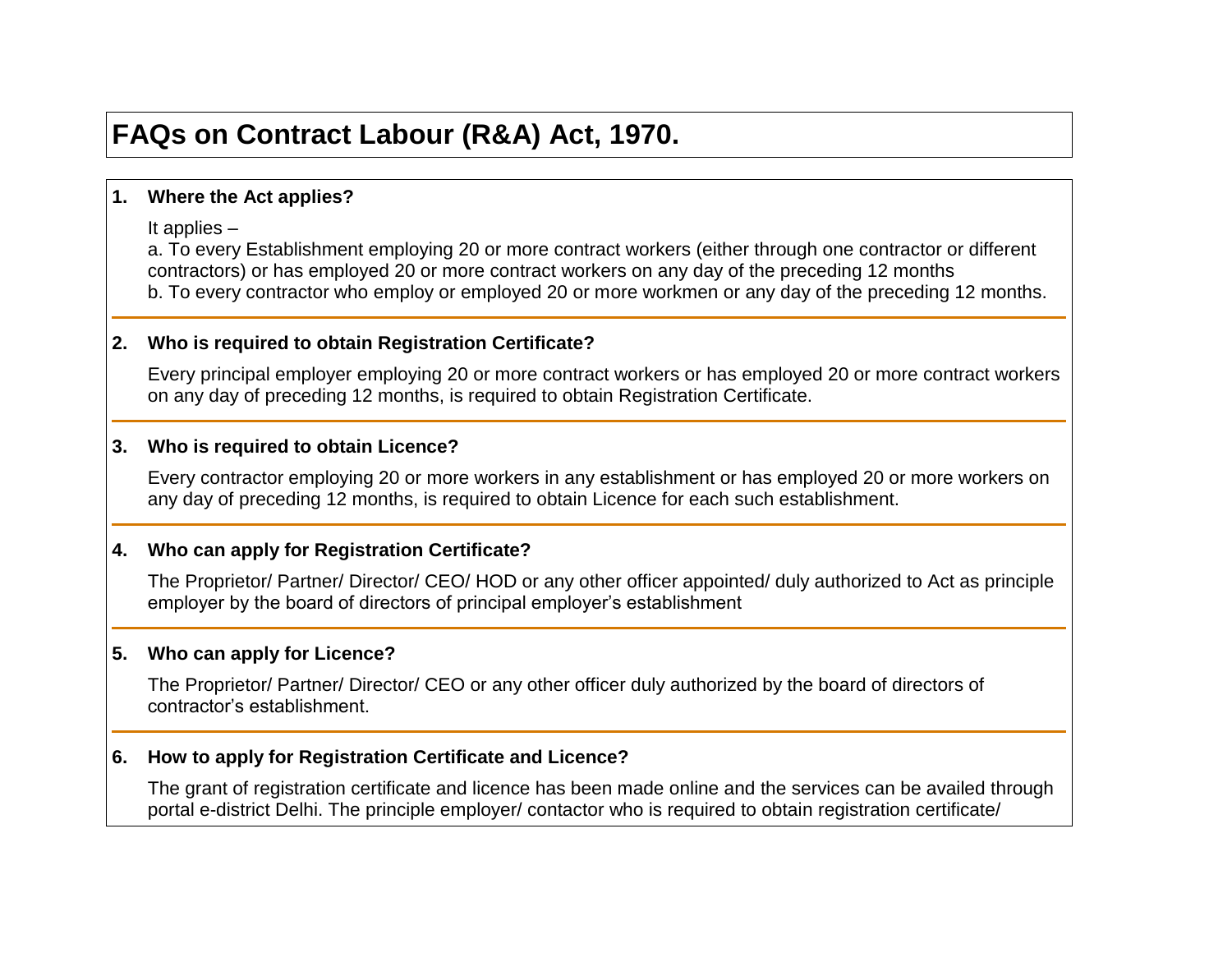licence, is required to create his/her user ID and password by logging into the website edistrict.delhigovt.nic.in/ and thereafter by filling up the details in the Performa available on the website and uploading the required documents can apply for the same.

## **7. Registration Fee required to be deposited for obtaining Registration Certificate?**

| No. of Contract<br>Workers | Registration<br>Fee (in Rs.) |
|----------------------------|------------------------------|
| Up to ……20                 | 180                          |
| Up to ……50                 | 450                          |
| Up to 100                  | 900                          |
| Up to 200                  | 1800                         |
| Up to 400                  | 3600                         |
| More<br>than400            | 4500                         |

## **8. Licence Fee and Security Amount for obtaining Licence?**

a.Licence Fee:-

| No. of Contract<br><b>Workers</b> | Registration<br>Fee (in Rs.) |  |
|-----------------------------------|------------------------------|--|
| Up to ……20                        | 50                           |  |
| Up to ……50                        | 150                          |  |
| Up to ……100                       | 250                          |  |
| Up to 200                         | 450                          |  |
| Up to 400                         | 900                          |  |